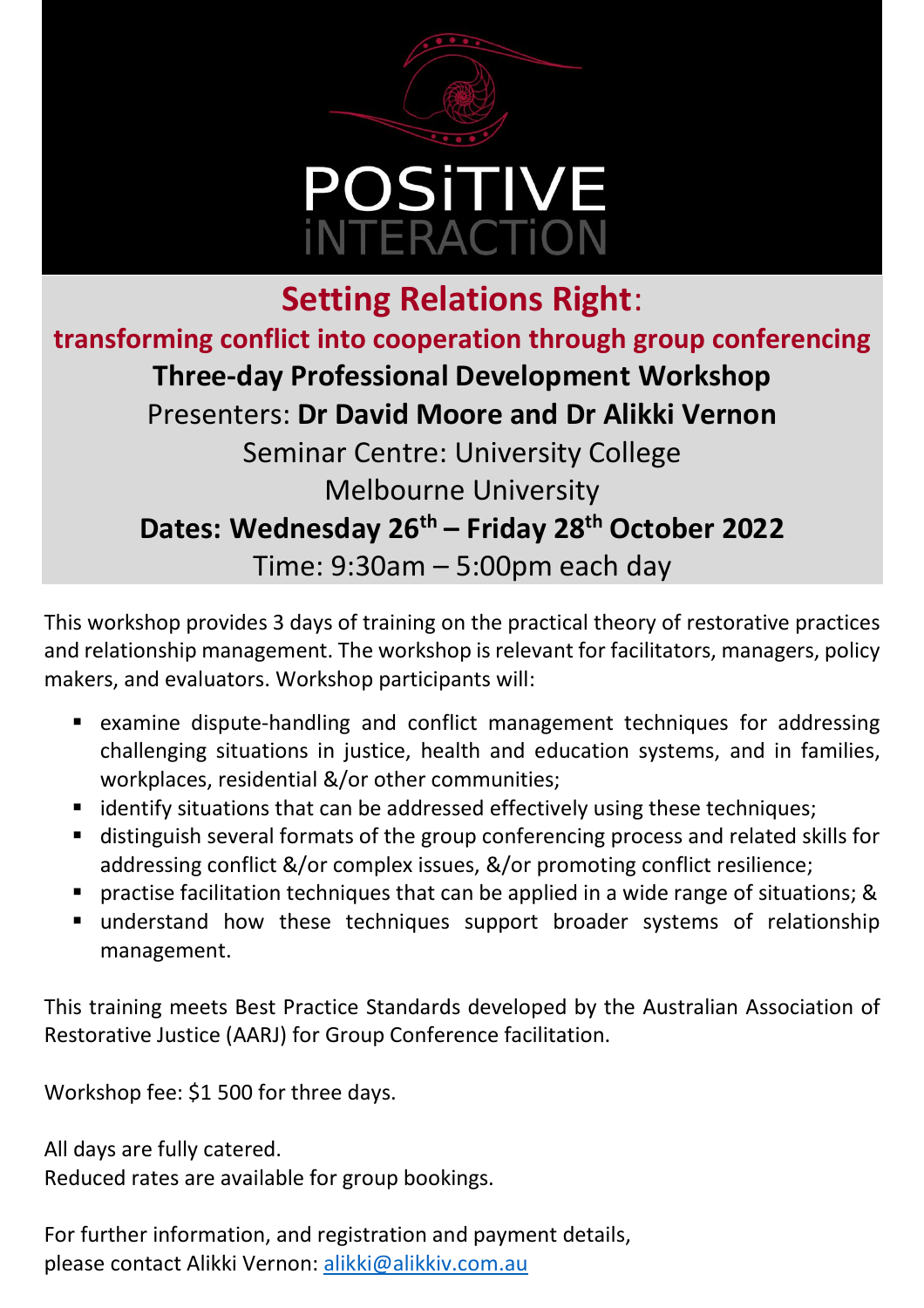

## **FEEDBACK FROM RECENT PARTICIPANTS**

"*You come away with both a solid understanding of the theory underpinning restorative approaches, practical experience in convening and an understanding of how restorative approaches can be applied in a wide range of settings."*

Nicola Flook, Manager, Policy and Advocacy, Jesuit Social Services, Northern Territory

*"I like the model of 'explain, demonstrate, practice' with audio visual support…real time examples…hearing about others' experiences…and the facilitators co-presenting - which made great use of their diverse ranges of skills and knowledge. I did love the theory and references, and this will inform my usual ADR practice."* Carol Bowen, Acting Assistant Director, Directorate of Complaints & Resolution: Department of Defence

*"The training was really well rounded and provided good insight into group conferencing and restorative justice as a whole. There was a balanced mix between group, presentation and interactive teaching methods which kept things varied and engaging… One of my projects is to develop a project outline for how an Aboriginal specific group conferencing model could work, this [training] provided me with a deeper understanding and experience [of how]. The variety of skills and knowledge that you walk away with, and that understanding the workings of group conferencing and restorative justice extends far beyond what you may think and has uses in your own personal life and relationships."*

Sam Nolan, Executive Officer, [Victorian] Eastern Metropolitan Regional Aboriginal Justice Advisory Committee

*"Learning about group conferencing in formats other than for youth justice [was really useful]. I have additional skills to facilitate positive outcomes [&]*…*the ability to manage conflictual situations through good communications and a clear framework that creates a high chance of success."* Lewis Burnside, Manager: PIVOT Youth Crime Prevention Partnership

*"The poignancy and power of Group Conferencing (GC) really resonated with me. I can really see just what a powerful tool GC is in resolving conflict and restoring right relationships… The training made a significant impact on how I might work. I would absolutely recommend the facilitators' skill, knowledge, training ability and experience. Love the experiential component and the underpinning principles of working this way."* Jo Howard: Churchill Fellow & pioneer of Victoria's Step-Up Adolescent Family Violence Intervention Programs

*"The training is very informative, interactive, and well-facilitated. I enjoyed all aspects of it."* Lionel Dukakis, Program Manager: Ngarra Jarranounith Place, Koori Men's Behavioural Change Program

*"If you have an interest in Group Conferencing or in transforming conflict or supporting people to move forward from a family, group or community breakdown, this training would be extremely useful, in terms of having a model that can be learned and applied and is shown to be effective. Great presenters; very focused training; no down time. Concrete, practical, directly relevant."* 

Charmaine Farrell, Manager: Northern Centre Against Sexual Assault